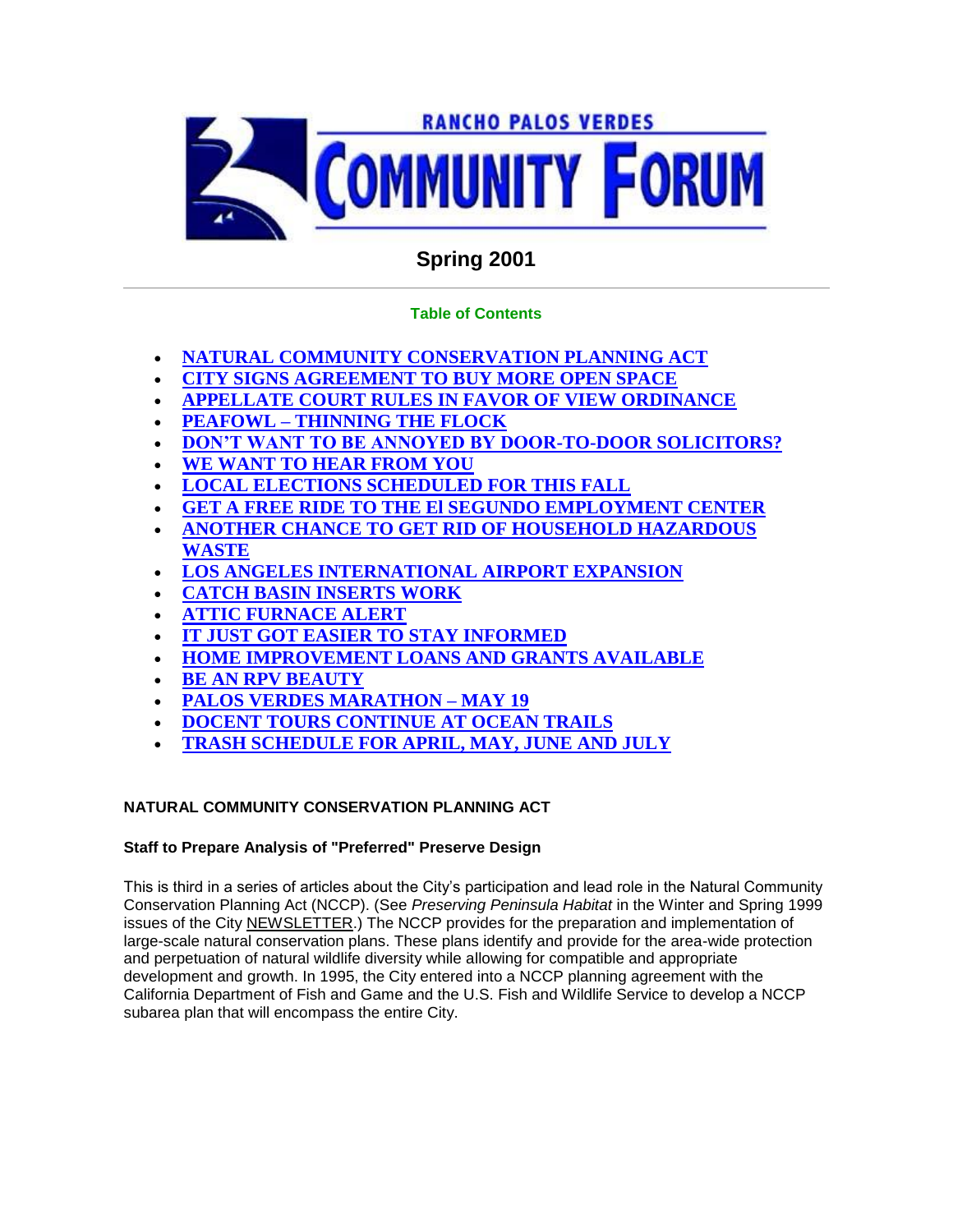As the lead agency of the Palos Verdes Peninsula NCCP, the City is responsible for developing a database of biological resources and land use information in a manner that will help the City and wildlife agencies make informed land use and conservation decisions for future projects.

So far, the City has completed Phase I of the Plan, the primary focus of which was to map existing vegetation communities, the distribution of sensitive species and their potential habitat, and to then use this information to develop alternative reserve designs. Phase II of the Plan is currently underway and involves an economic and biological analysis of habitat preserve alternatives, including a preferred preserve alternative.

Last December the latest draft preserve alternative (Alternative C) was presented to the City Council for review and to obtain their approval to re-initiate and complete the NCCP planning process. Council directed staff to prepare a more detailed comparative analysis of the design alternatives and to present those findings at a future workshop.

That analysis was presented to the Council in March and staff was authorized to perform an economic and budget analysis of all three alternatives and work toward completing Phase II of the Plan. That phase will conclude with the selection of a "preferred" preserve design for the City and the preparation of a habitat preserve management report. The analysis and eventual selection of the preferred preserve alternative will take approximately five months.

A description of the NCCP Program, with status updates, is available for viewing on the City's website at www.palosverdes.com/rpv/planning A copy of the NCCP draft alternative No. 5 plan may be viewed and obtained from the website. Residents who want to receive notices of upcoming NCCP Planning Group meetings or any other public notices regarding this program via e-mail, should subscribe to the NCCP listserv group. Instructions for signing up are at the same website address, at the end of the NCCP Program information.

## **CITY SIGNS AGREEMENT TO BUY MORE OPEN SPACE**

#### **98 Acres To Be Purchased with Measure "A" Funds**

In continuing to pursue its objective to preserve open space, the City recently entered into a agreement with Palos Verdes Portuguese Bend LLC to acquire 98 acres of land on the south slope of the Peninsula near the Portuguese Bend area. Known as the Barkentine property, this vacant parcel is generally located between Crest Road and Palos Verdes Drive South, and is flanked by McCarrell's Canyon on the west side and Barkentine Canyon on the east side. The \$2 million to purchase this property comes from Measure A park bond money that was approved by the voters of Los Angeles County in 1996.

The property, with rolling hillsides and steep canyons, has many features that make it worthy of preservation: pedestrian and equestrian trails that provide recreational opportunities for the public crisscross the site. While hiking on the property, one is struck not only by the beauty of the land itself, but of the stunning views of the rugged coastline, the Pacific Ocean and Catalina Island. Native plants and animals thrive on the site, underscoring the property's importance in completing the City's Natural Communities Conservation Planning effort.

The acquisition of the Barkentine property is the most recent of open space acquisition that the City has made in the last few years. In 1997, the City purchased the 160-acre Forrestal property using a combination of County Measure A and state funding sources. Along the coastline, the County transferred ownership of the 56-acre Shoreline Park to the City in 1998. Another acquisition was the 70 acres of public open space within the Oceanfront Estates project at the end of Hawthorne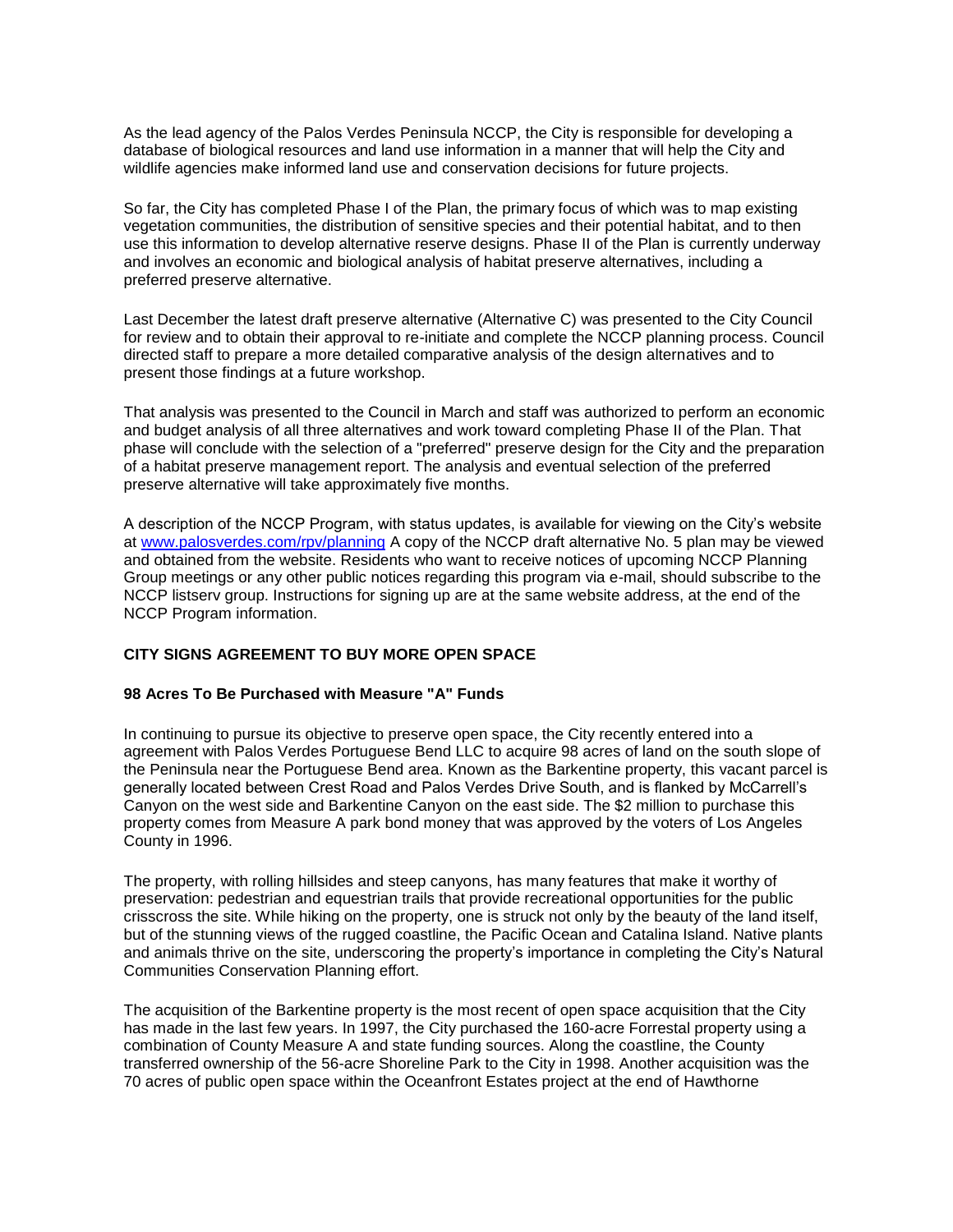Boulevard. That property was acquired in 1999. These passive, natural open spaces complement the City's more active parks such as Hesse Park, Robert E. Ryan Park and Eastview Park.

Public ownership of the Barkentine property will preserve a sizeable area of natural open space that has attracted people to the Palos Verdes Peninsula. Its preservation will ensure public access to its magnificent vistas and serenity now and for future generations.

## **APPELLATE COURT RULES IN FAVOR OF VIEW ORDINANCE**

#### **State Supreme Court To Decide Whether to Hear Appeal**

The City's view restoration ordinance has withstood another challenge with a state appellate court ruling in its favor and rejecting all of the challenges raised in a 1998 lawsuit filed against the City. Subsequent to this January ruling, the court agreed to publish the decision and this effectively prevents further lawsuits challenging the merits of the ordinance. An appeal of this appellate court decision has been filed with the state Supreme Court and that court has until mid-April to decide whether to hear the appeal. Meanwhile, the City will continue to process view preservation and restoration applications filed by residents.

The View Restoration and Preservation process provides a mechanism for City residents to restore or preserve a view that is impaired by foliage. Since its approval by the voters in 1989, the ordinance, sometimes referred to as Proposition M, has been the subject of a lot of controversy. In 1991 a lawsuit was filed against the City challenging the constitutionality of Proposition M. While the City prevailed in that matter, the appellate court did not rule on the merits of the ordinance thus allowing subsequent lawsuits to continue.

In 1998 a new lawsuit was filed in response to a City decision on an application that required the trimming and lacing of several trees. That lawsuit challenged the ordinance on several fronts: 1) its constitutionality; 2) that it was an unlawful exercise of City's police power; 3) that it constituted a taking of private property without just compensation; and, 4) that it deprived an individual of due process. Late in 1999, a judge ruled that the ordinance was a valid exercise of the City's police power. The tree owner filed an appeal of that decision resulting in the latest appellate court's decision in the City's favor.

For more information regarding the View Restoration and Preservation Ordinance and/or the View Restoration Commission, please contact the Planning, Building and Code Enforcement Department at 310-544-5228.

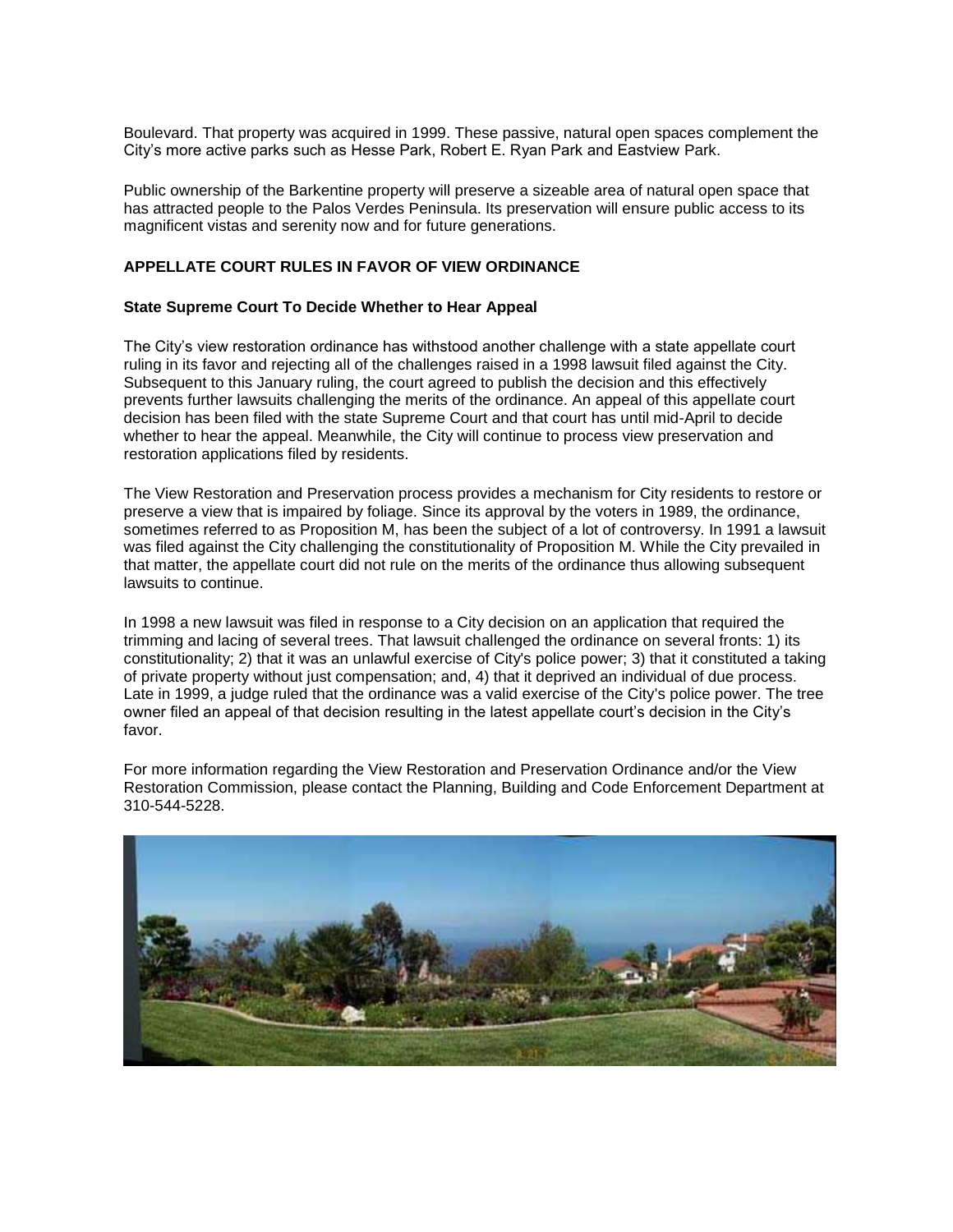

## **PEAFOWL – THINNING THE FLOCK**

## **U. C. Davis Expert to Conduct Trapping Demonstration**



On any given day as many as 30 peafowl can be seen roosting, preening, feeding or wandering around on private property in several of the City's neighborhoods. During the past few years City Hall has received an increasing number of complaints from residents who live close to some of these large peafowl flocks. These complaints have ranged from destruction of flowerbeds and other property damage to disruption of street traffic.

To help minimize these problems, the City Council authorized a demonstration project to trap 50 peafowl from the Ridgecrest, Portuguese Bend and Vista Grande neighborhoods—the areas with the largest flocks. The purpose of this trapping demonstration is to reduce, not eliminate, the City's peafowl population. All peafowl trapped will be relocated to approved adoptive homes such as the Wildlife Way Station in the Angeles National Forest, peafowl fanciers, and 4-H poultry families in Southern California.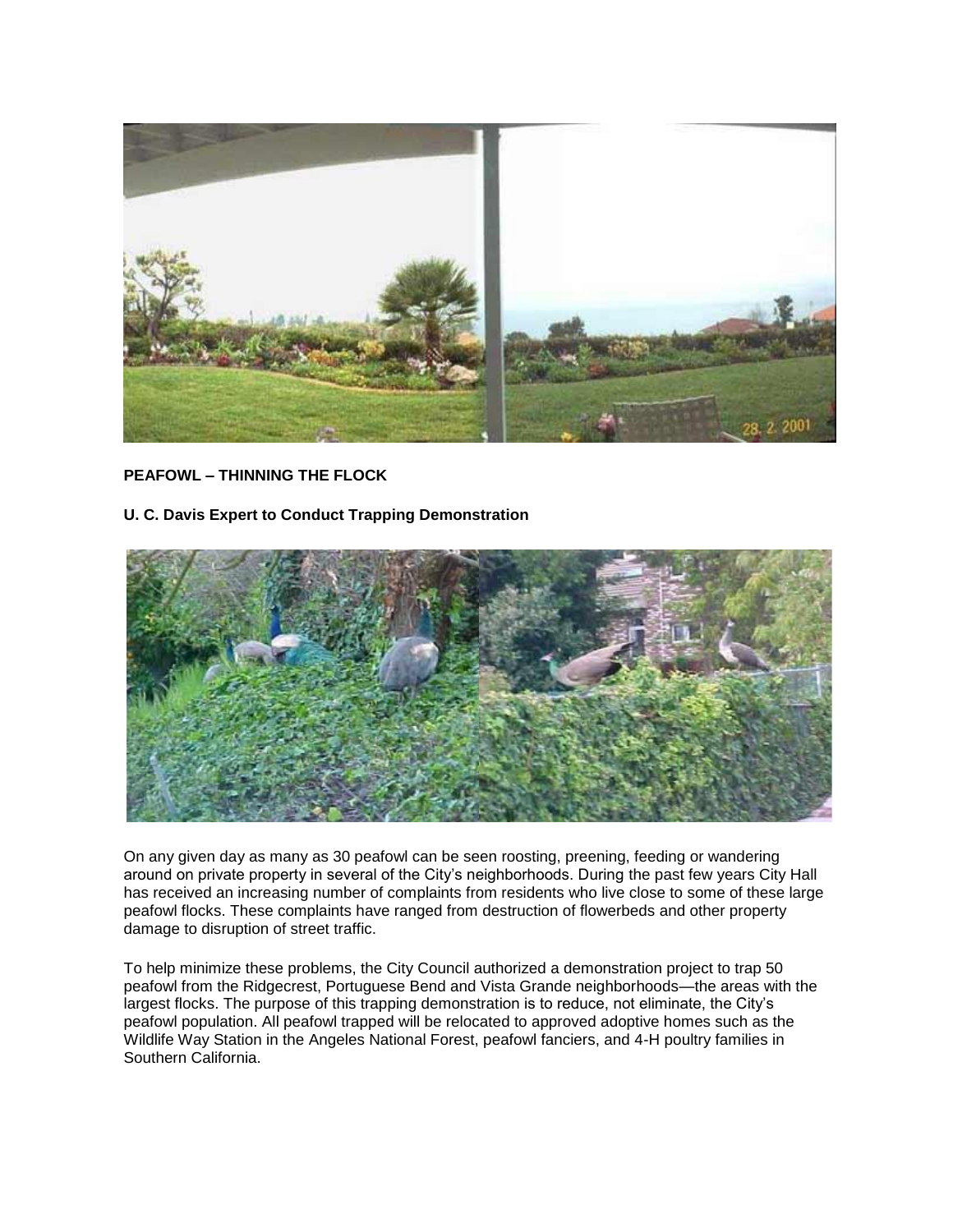The City Council's approval of this project was based upon the Peafowl Population Assessment Report prepared by Dr. Francine Bradley, Poultry Specialist with the University of California Davis. A copy of Dr. Bradley's study is available on the City's web site at www.palosverdes.com/rpv.

For this demonstration, traps large enough to hold at least 10 birds will be built and placed on private property: trapping and relocation of peafowl will take place on the same day. Dr. Bradley has successfully trapped and relocated numerous peafowl and this demonstration is a unique opportunity for interested residents to observe her trapping techniques. The doctor will demonstrate the construction of customized peafowl trap as well as the proper techniques for catching and handling these birds.

Dr. Bradley will be responsible for the initial trapping project; after that, the City hopes to develop a network of volunteers to assist residents who are desirous of reducing the number of peafowl in their neighborhood.

To date, several residents have volunteered the use of their yards to set up traps and to help construct traps, catch peafowl, and transport peafowl carriers in their own vehicles to adoptive homes. Any resident wishing to volunteer or who wants to learn more about the peafowl project should contact Sr. Administrative Analyst Gina Park at 544-5206.

## **DON'T WANT TO BE ANNOYED BY DOOR-TO-DOOR SOLICITORS?**

#### **You Can Do Something About It**

The City frequently receives complaints about door-to-door solicitors. Although this is a nuisance for residents, the City cannot prohibit this activity. The City, however, does have an ordinance that imposes certain restrictions. For starters, solicitors must submit an application for authorization to solicit. This rule applies to all solicitors, including non-profit groups such as the Girl Scouts or the March of Dimes. If the application is approved, then the City will issue a Letter of Authorization that is valid for one month from the date of issuance. Solicitors can operate only between the hours of 8:00 A.M. and 8:00 P.M., unless they are specifically invited on to the property.

To find out whether a solicitor at your door is authorized to do business in the City check out the "List of Current Authorized Solicitors" on the Finance Department's web page @ www.palosverdes.com/rpv/finance. The site has a lot of information about solicitation including a sample of the Letter of Authorization, and a summary of the City's solicitation regulations. The more informed residents are about the rules on solicitation, the better enforced the City's ordinance.

For an absolute ban on solicitors knocking on your door, you must have a "No Soliciting" sign posted. Come down to City Hall at 30940 Hawthorne Boulevard and pick up a free "No Soliciting" sticker.

#### **WE WANT TO HEAR FROM YOU**

Why do you read the Newsletter? Is it to get the trash or transit schedule? Or, are you more interested in the articles about City projects such as the Abalone Cove sewer system and the update on the Pt. Vicente Interpretive Center that were highlighted in the Winter 2001 issue? Maybe you're interested in the P&R class schedule. Whatever it is, let us hear from you.

You have several ways to let us have your comments: send an e-mail to the Newsletter Editor at www.palosverdes.com/rpv, write to us at City Hall, 30940 Hawthorne Boulevard, Rancho Palos Verdes, CA 90275, or you can call us at 310 544-5208.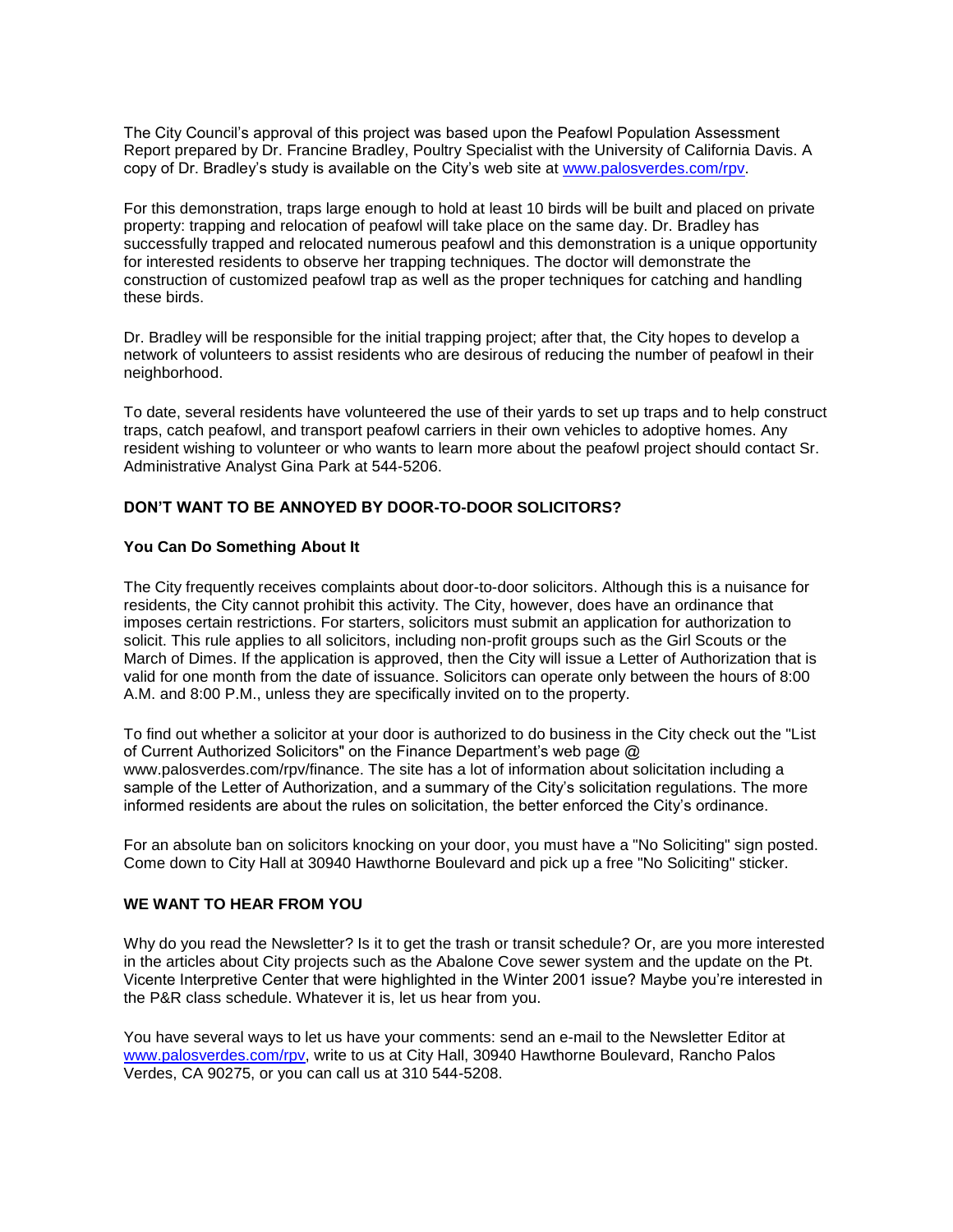## **LOCAL ELECTIONS SCHEDULED FOR THIS FALL**

#### **Filing Period Opens in Mid-July**

The City of Rancho Palos Verdes, the Palos Verdes Library District and the Palos Verdes Unified School District will hold their elections on Tuesday, November  $6<sup>th</sup>$ . The filing period for nomination papers runs from July 16 through August 10. In the event an incumbent doesn't file for re-election, the nomination period will be extended to August 15.

#### **Rancho Palos Verdes City Council**

This year there are two seats up for election on the Rancho Palos Verdes City Council. Nominations papers can be picked up at the City Clerk's Office in City Hall located at 30940 Hawthorne Boulevard, telephone number 310 544-5208.

City Council members are elected at large for a four year term of office. To be eligible to run, a person must be a resident of the City and be a registered voter.

#### **School District and Library Board**

This year there are two seats on the Peninsula Library Board and three seats on the Palos Verdes Unified School District Board up for election. Both of these boards are also elected at large and nomination papers can be obtained at the Registrar-Recorder/County Clerk's Election Planning Section, located at 12400 Imperial Highway in the City of Norwalk, telephone number 562 462-2317.

#### **GET A FREE RIDE TO THE El SEGUNDO EMPLOYMENT CENTER**

#### **Make Your Commute With Max**

Take a Free Ride on the Municipal Area Express (MAX) **April 16, 2001 to April 20, 2001**. No special coupons are required and the number of rides are unlimited.

MAX is a commuter bus service specifically designed to address the commuting needs of South Bay residents who work in the El Segundo employment center. MAX offers three routes through the South Bay, and operates during the morning and afternoon peak commuting hours. The three commuter lines include Line 2 – Palos Verdes Peninsula, Line 3 – San Pedro/Torrance and Line 3X – Freeway Express/San Pedro. For more information contact the Regional Transit Information Center at 1-800- 266-6883 or check out the MAX website at www.maxbus.com.

Surveys show that 90% of all regular MAX riders adore the service MAX provides. For eleven years, smart people have been saving money and time with MAX. And while riding MAX probably won't solve California's energy problems, you can use the money you save to pay your electricity bill!

#### **A Free Ride on MAX Probably Won't Solve**

**California's Energy Problems,** 

#### **But You Can Use the Money You Save to Pay Your Electricity Bill!**

#### **ANOTHER CHANCE TO GET RID OF HOUSEHOLD HAZARDOUS WASTE**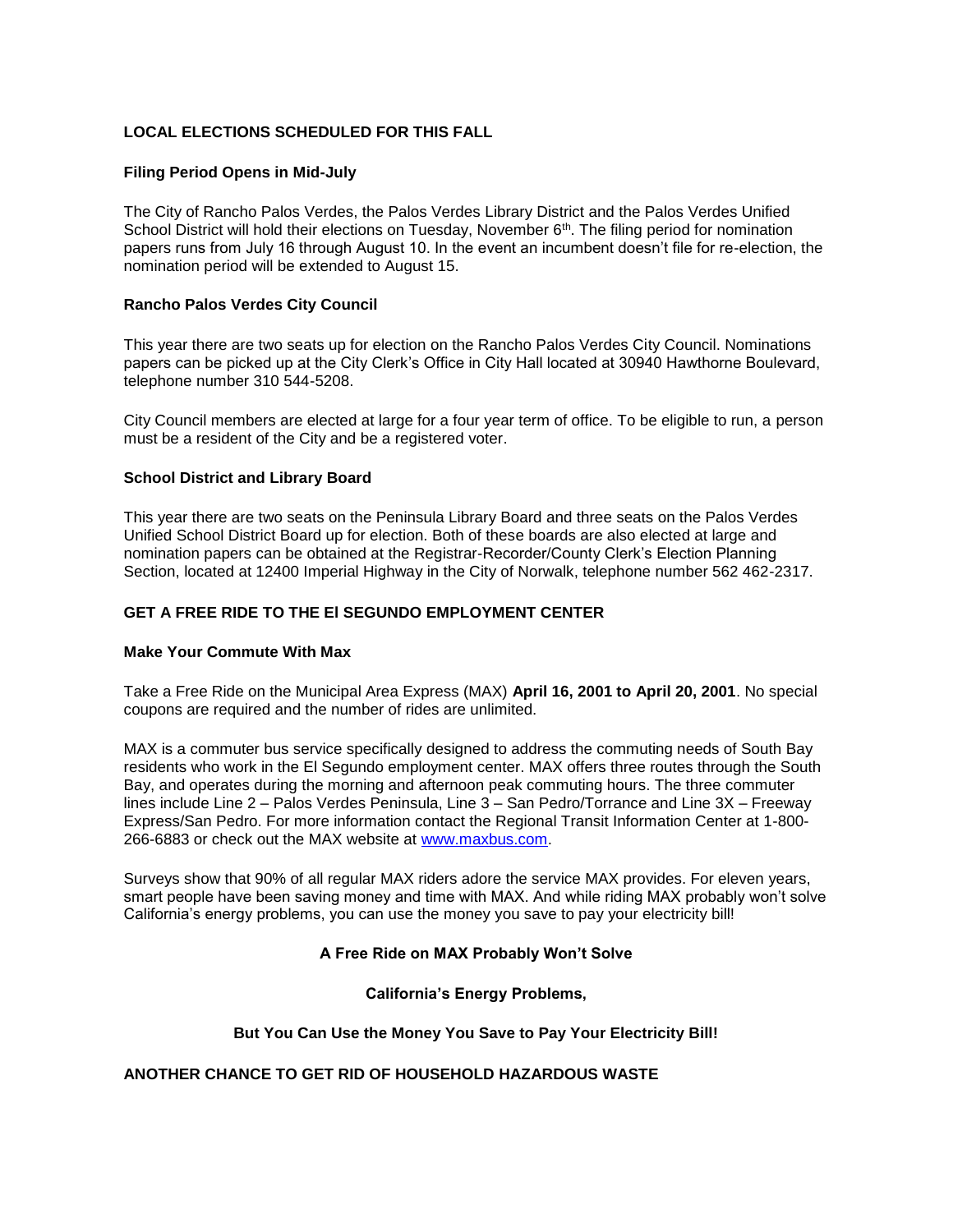#### **Annual Round-up to be Held at City Hall Yard**

It's that time of year again when you can get rid of household hazardous waste the right way. The County of Los Angeles is sponsoring another free roundup, so put this notice the family's bulletin board—the refrigerator.

**WHERE:** Rancho Palos Verdes City Hall/City Yard, Located at 30940 Hawthorne Blvd., one-half mile from Palos Verdes Dr. West.

**WHEN:** Saturday, May 5, 2001 from 9 a.m. to 3 p.m.

Bring materials such as automotive fluids, brake fluids, paint, paint thinner, turpentine, cleaners with acid or lye, pesticides or herbicides, household batteries or car batteries, pool chemicals, and used oil or oil filters. There is a limit of 15 gallons or 125 pounds of waste per vehicle.

Place your items in a sturdy box, preferably in their original, labeled containers. Do not mix hazardous materials together!

EXPLOSIVES, AMMUNITION, RADIOACTIVE MATERIALS OR MATERIALS FROM BUSINESSES WILL NOT BE ACCEPTED.

For more information on household hazardous waste or storm water pollution prevention, please call (888) CLEAN LA, or (800) 238-0172.

#### **Los Angeles International Airport Expansion**

The Federal Aviation Administration (FAA) and Los Angeles World Airports (LAWA) have released the Draft Environmental Impact Statement/Report (EIR/EIS) for the LAX Master Plan. The public comment period will continue through July 25, 2001. The City of Rancho Palos Verdes along with other members within the South Bay Council of (City) Governments has hired a consultant to review the draft EIR/EIS and to prepare written comments on our behalf.

All documents, including the Draft EIS/EIR and all technical reports and appendices are available for review on LAWA's website at www.laxmasterplan.org. Interested individuals may also make an appointment to view the documents on compact disks at City Hall.

Public Hearings the on the Draft EIS/EIR will be held on June 9, 2001 from noon to 7:00 p.m. simultaneously at three locations: Furama Hotel Los Angeles, The Pavilion at Hollywood Park and Manhattan Beach Marriott. If you are unable to attend the public hearings, you may send written comments to: Mr. David Kessler, AICP, U.S. Department of Transportation, Federal Aviation Administration, P.O. Box 92207, Worldway Postal Center, Los Angeles, CA., 90009-2007 or to Mr. Jim Ritchie, City of Los Angeles, Los Angeles World Airports, Master Plan Office, P.O. Box 92216, Los Angeles, CA., 90009-2216.

## **CATCH BASIN INSERTS WORK**

#### **City Meeting Federal Pollution Standards to Reduce Ocean Pollution**

Last year in this Newsletter (Winter 2000) we reported on a grant that the City had received to install inserts in the City's catch basins. These inserts act like a basket and capture debris, trash and organic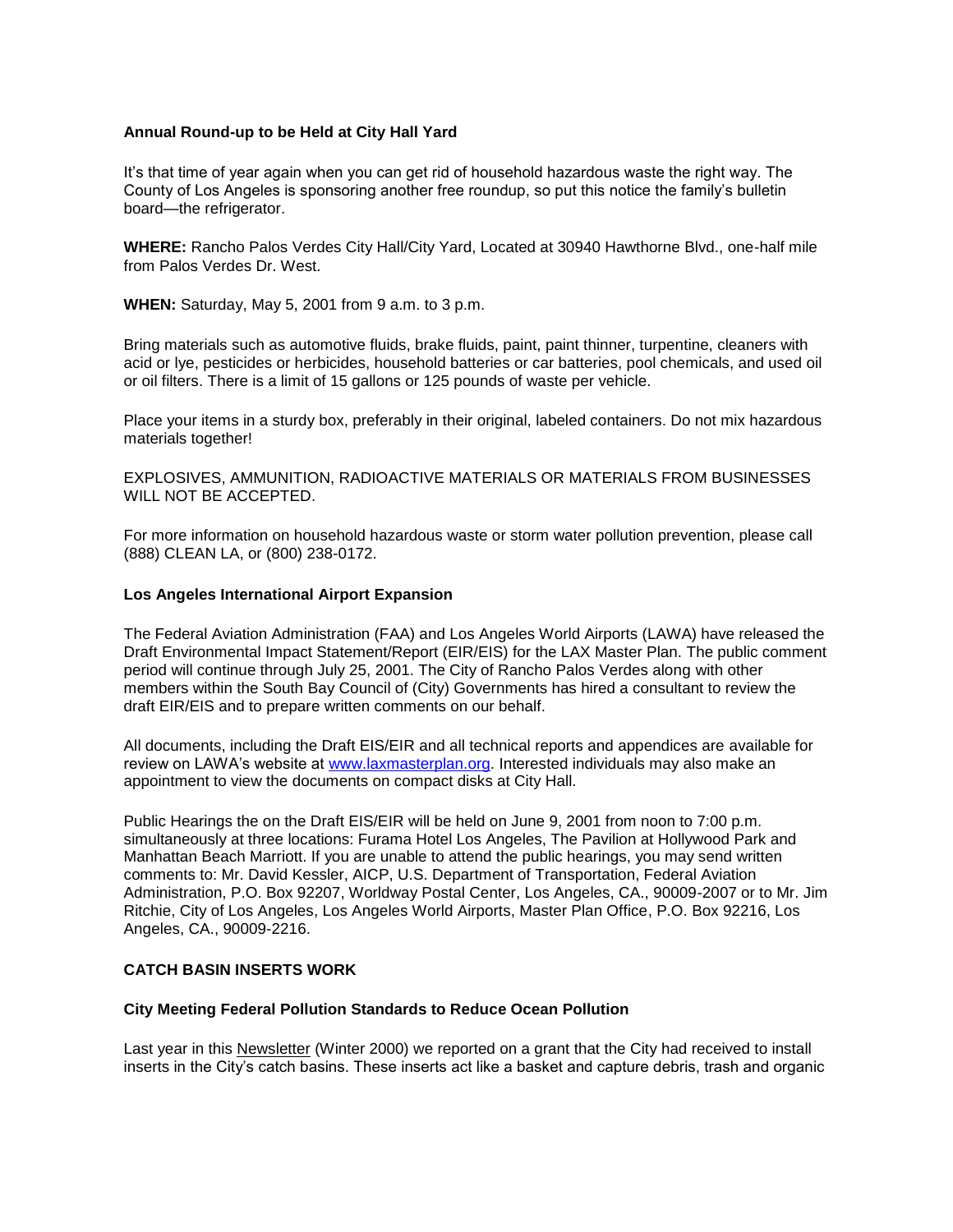chemicals before they enter into the City's storm drain system. Effluent from this system enters directly into the ocean without any primary treatment.



Altogether there are 1000 catch basins in the City and during this past year 24 of the basins along Hawthorne Boulevard, Western Avenue and the parking lots in City parks were fitted with these inserts. During the rains this past winter, these inserts proved to be very effective and have helped the City meet some of the National Pollutant Discharge Elimination System standards set out by the Federal Clean Water Act.

This project was partially funded by the Santa Monica Bay Competitive Grant program established pursuant to Proposition A approved by the voters of Los Angeles County in 1996. The total construction and inspection cost for this project was \$12,000. The City will get reimbursed for approximately \$8,300.

## **ATTIC FURNACE ALERT**

#### **See if Your Home Furnace is Listed**

This past January an article in the *Daily Breeze* described the 21 attic fires that a senior inspector for the Torrance Fire Department had documented since 1990. All of these fires were attributed to faulty attic furnaces manufactured by Consolidated Industries. The *Breeze* article stated that "the U.S. Consumer Product Safety Commission [has] warned that the gas-fired horizontal forced-air furnaces made by Consolidated—and sold under a variety of different names—present a substantial risk of fire." A recent attic fire in a Rancho Palos Verdes home may have been caused by one of these furnaces.

Owners of attic furnaces with the following brand names and model numbers are advised to have them checked by The Gas Company, or by a licensed heating, ventilation and air conditioning (HVAC) contractor:

Addison GHC

Amana GSE

American Best HCC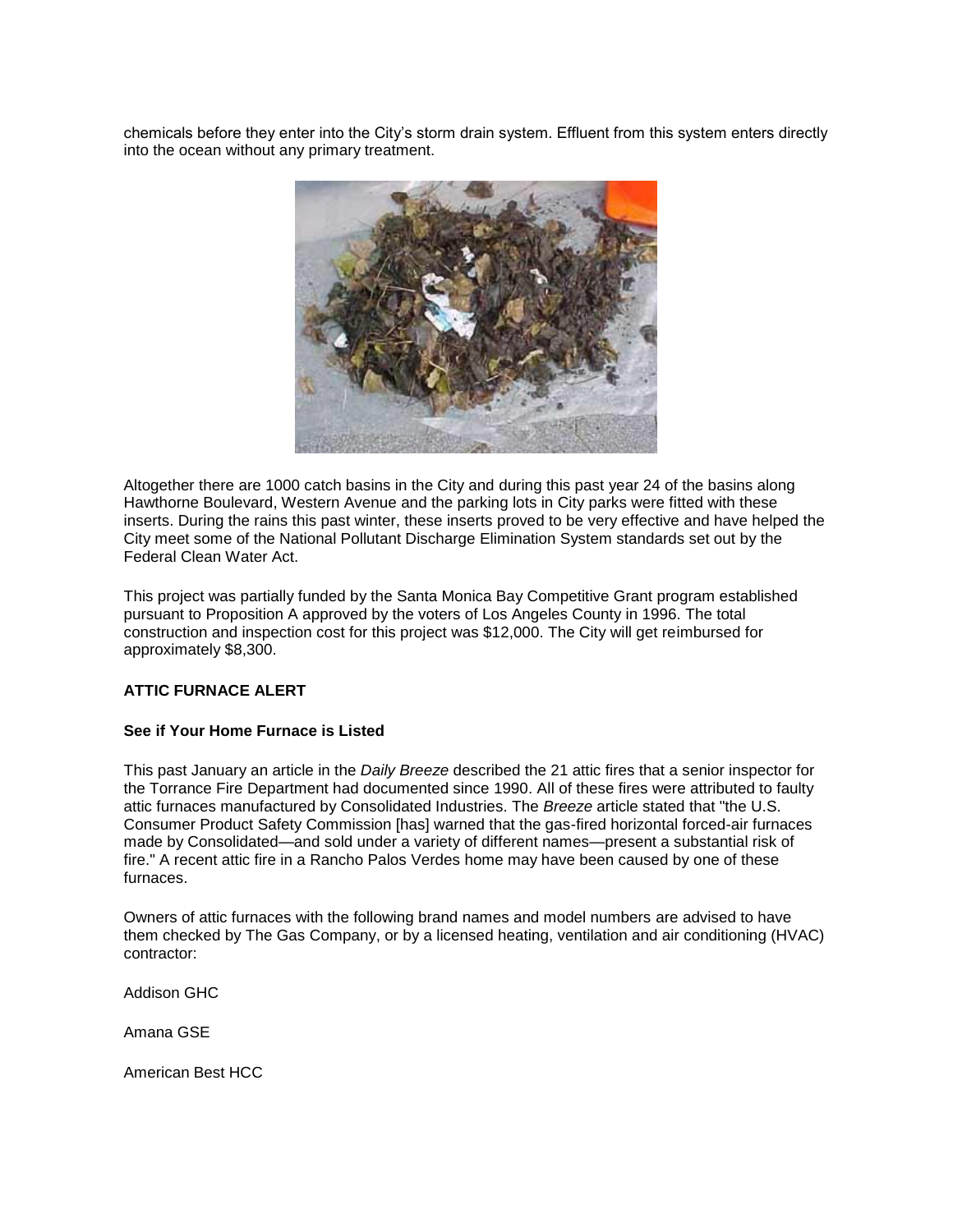Arco Comfort Products GHB

Bard ESG

Century GSH

Comfort Aire GSH

Coleman 2505-2509B or C

Consolidated HAC/HCC

DMO Industries HCC

Franklin Electric HAC/HCC

Goettl HCC

Goodman HAC/HCC

GMC HAC/HCC

Hamilton Electric HAC/HCC

Heat Controller GHS

Heat Master HAC/HCC

Janitrol HAC/HCC

Johnstone HAC/HCC

Keeprite HAC/HCC

Kenmore 735

Liberty HAC/HCC

Magic Chef ENG

P.F.C. HAC/HCC

Premier HAC/HCC

Sears 735

Sunbelt HAC/HCC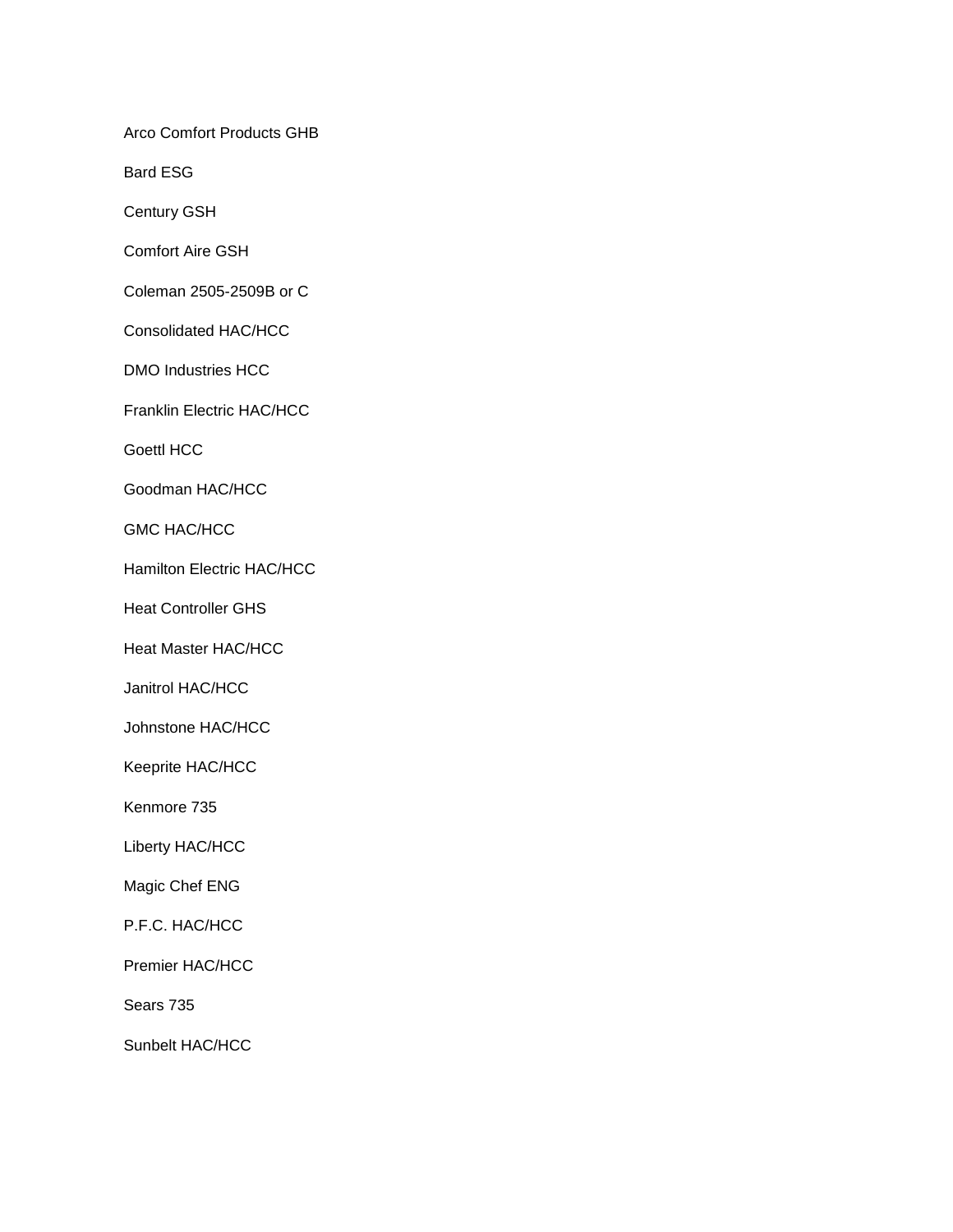Sunburst HAC/HCC

Sundial GH

Sun Glow HAC/HCC

Trane THN

Weatherking GHC

The Gas Company can be reached at 1-800-427-2200.

The City does not conduct safety inspections for existing gas furnaces, however, if you have one of these furnaces and wish to replace it, a building permit is required. Contact the Building and Safety Division at 310-541-7702 for permit application procedures and fees.

## **IT JUST GOT EASIER TO STAY INFORMED**

#### **Join the "Listserv" System**

Do you want to review a City Council agenda to find out what is going to be discussed at the next meeting? Or, do you want to know about proposed development projects in the City?

With the new "Listserv" feature on the City's website www.palosverdes.com/rpv/listserver/index.cfm you can now have all of this information emailed to you. The Listserv index has many topics ranging from the Abalone Cove Sewer project to the Forrestal Management plan. Users can sign up for any number of the categories.

Stay informed—join the Listserv.

#### **HOME IMPROVEMENT LOANS AND GRANTS AVAILABLE**

#### **Low Income Program Has Funded 20 Projects**

If you are in need of improvements to your home, the City can help. Improvements such as the repair or replacement of roofing, painting, heating, plumbing, windows, and other such repairs are eligible.

Through the use of Community Development Block Grant funds, grants of up to \$5,000 and/or no interest loans of up to \$10,000 are available to low and moderate income residents. Loans are payable upon the sale of the home or transfer of title.

Since its inception in 1999, this program has paid for 20 projects for a total funding of \$223,975. Currently there are five projects under construction and another 15 residents are in the process of getting bids for work to be done.

Applications are being accepted now for the 2001-2001 fiscal year.

To be eligible for a grant and/or loan, you must be the owner and occupant of a single family detached dwelling, be a resident of the City of Rancho Palos Verdes, and meet certain income requirements.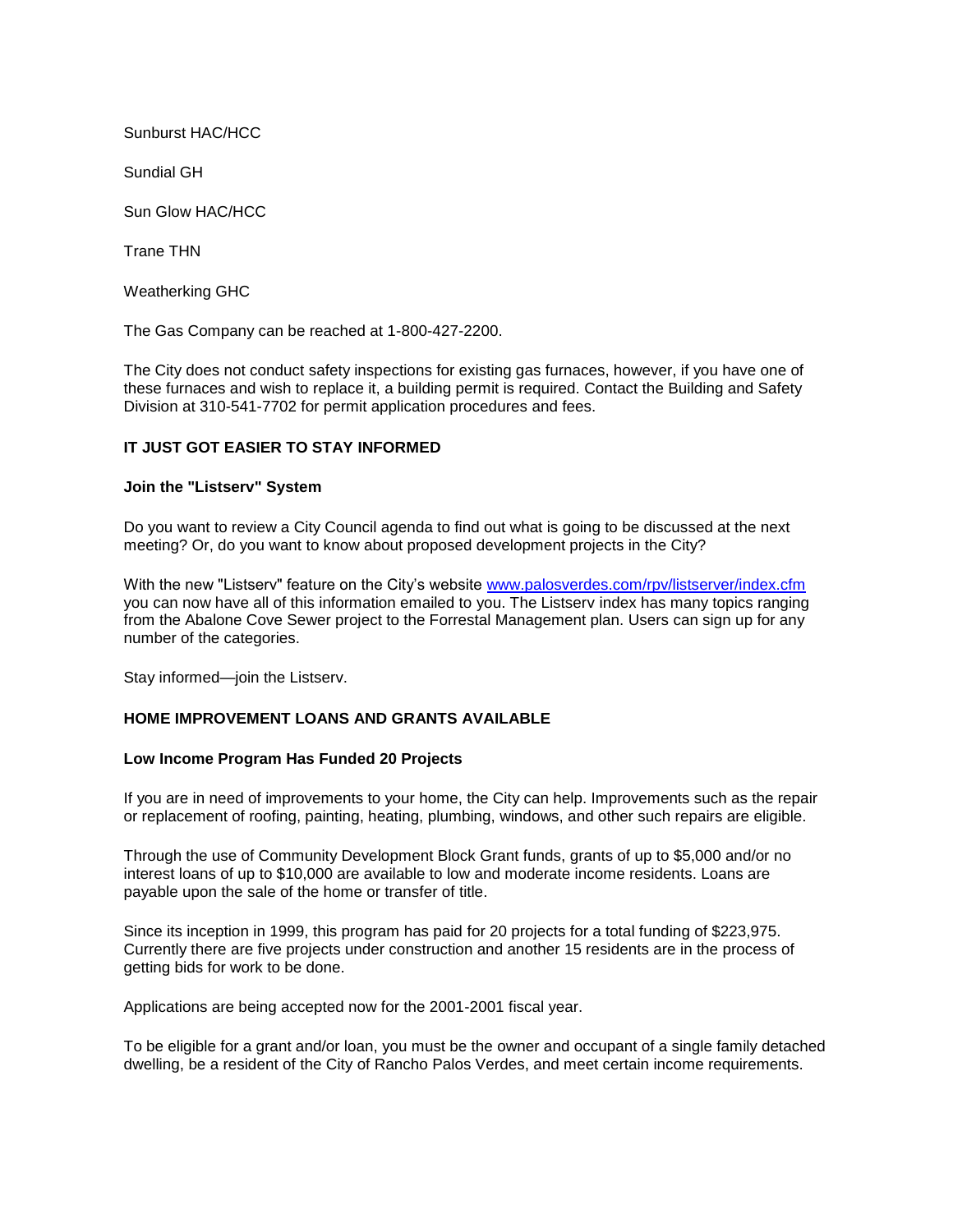Persons whose income is less than \$29,200 for a one-person household or \$33,350 for two-person household are eligible.

For income limits of larger households, additional information or an application, contact Esther Portillo at City Hall, telephone number 310-544-5252.

## **BE AN RPV BEAUTY**

## **Apply for Recycling Grant**





Clipper Road at Palos Verdes Drive South, Chaparral Lane at Palos Verdes Drive East, and Rue Beaupre at Palos Verdes Drive West are the latest recipients of a City recycling grant. These improvements to the lighting, landscaping, entry signs and irrigation were funded by a recycling grant. Make your neighborhood an RPV Beauty and apply for a grant. Have your homeowners association contact the Public Works Department at 310-544-5252.

#### **PALOS VERDES MARATHON – MAY 19**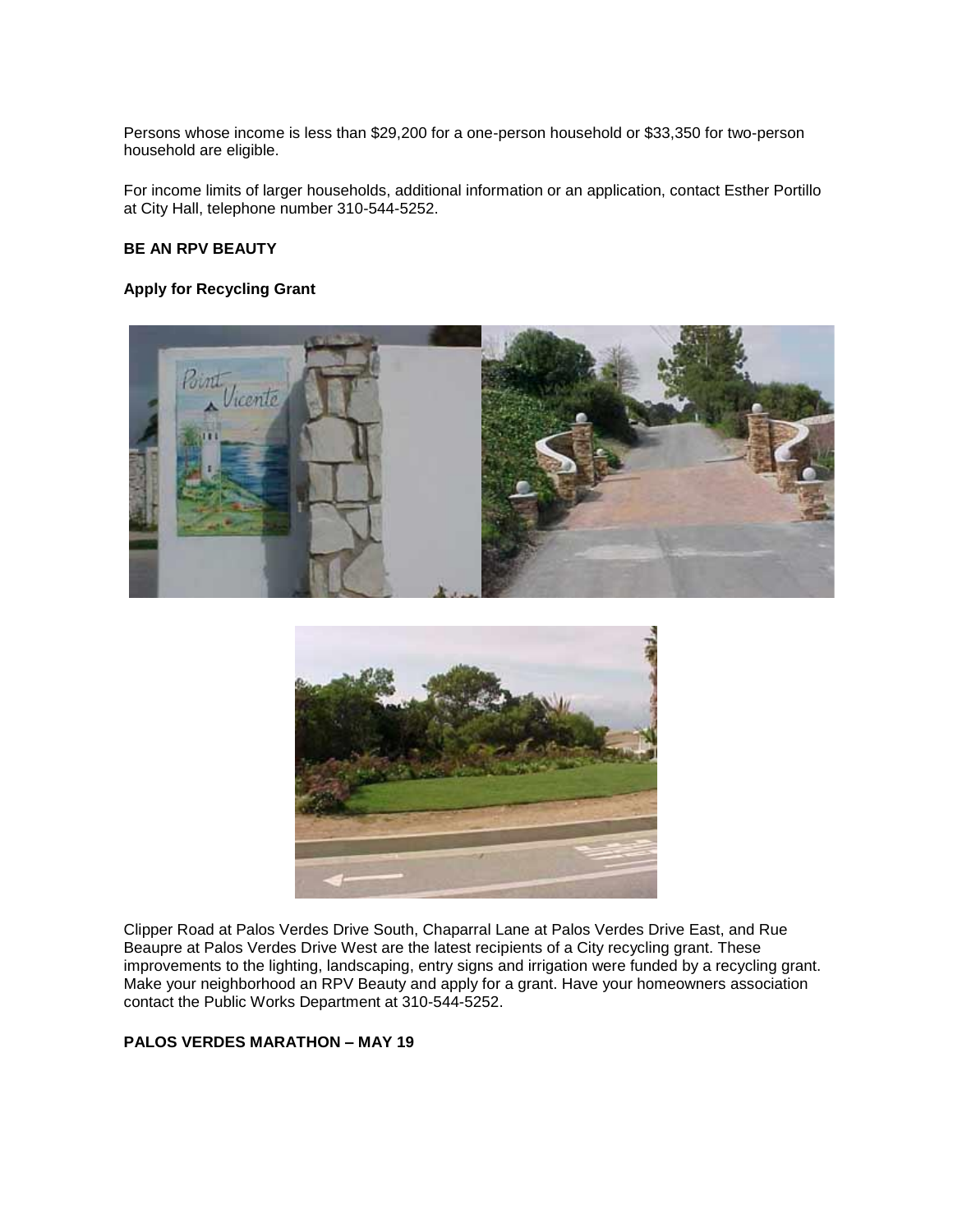#### **Expect Traffic Delays**

On Saturday, May 19, from 7:00 a.m. to 1:00 p.m., the Kiwanis Club of Rolling Hills Estates is conducting a portion of their 35<sup>th</sup> Annual Palos Verdes Marathon on Palos Verdes Drive West and Palos Verdes Drive South in the City of Rancho Palos Verdes. If you live in this area or must travel this route on May 19, please allow yourself extra time because traffic delays are probable. The U. S. Track and Field sanctioned Palos Verdes Marathon is one of the oldest races in the country and attracts about 1500 runners from around the world. The Kiwanis Club of Rolling Hills Estates donates proceeds from this race to local organizations and charities. If you are interested in running in the race or would like to volunteer, please call the event organizers at (310) 828-4123.

## **DOCENT TOURS CONTINUE AT OCEAN TRAILS**

The Los Serenos de Point Vicente docents will continue to conduct guided tours of the Ocean Trails Project one day per month. The walks begin in the public parking lot at the end of La Rotonda Drive at Palos Verdes Drive South. Walks take place on paved, gently sloping trails along the bluff edge and though the habitat corridor. Participants are advised to wear comfortable shoes and a hat and to bring a bottle of water. Tours last about two hours. The next few tours will be conducted on Thursday, April 19 at 9:00 a.m. and Sunday, April 29 at 4:00 p.m. For more information, please call the hike line at (310) 377-0360, extension 309.

## **TRASH SCHEDULE FOR APRIL, MAY, JUNE AND JULY**

#### **Waste Management**

April: No Changes.

May: There will be no trash pick-up on Memorial Day, Monday, May 28. Trash and recycling scheduled for pickup on that date, will instead be picked-up on Tuesday 5/29. Tuesday's trash and recycling will be picked-up on Wednesday, May 30. There will be no change in the Thursday and Friday trash and green waste collections.

June: No Changes.

July: No Changes. There is no change in the regularly scheduled Monday, Tuesday, Thursday and Friday collections.

#### **Ivy Rubbish Disposal**

April, May and June: No Changes.

July: There will trash pickup on Independence Day, Wednesday, July 4<sup>th</sup>, however, recycling will not be picked up on that day. Recycling will be picked up the following week on Wednesday, July 11<sup>th</sup>. There will be no change to the regularly scheduled Thursday, Friday and Saturday collections.

Editor: Jo Purcell

Contributing Writers: